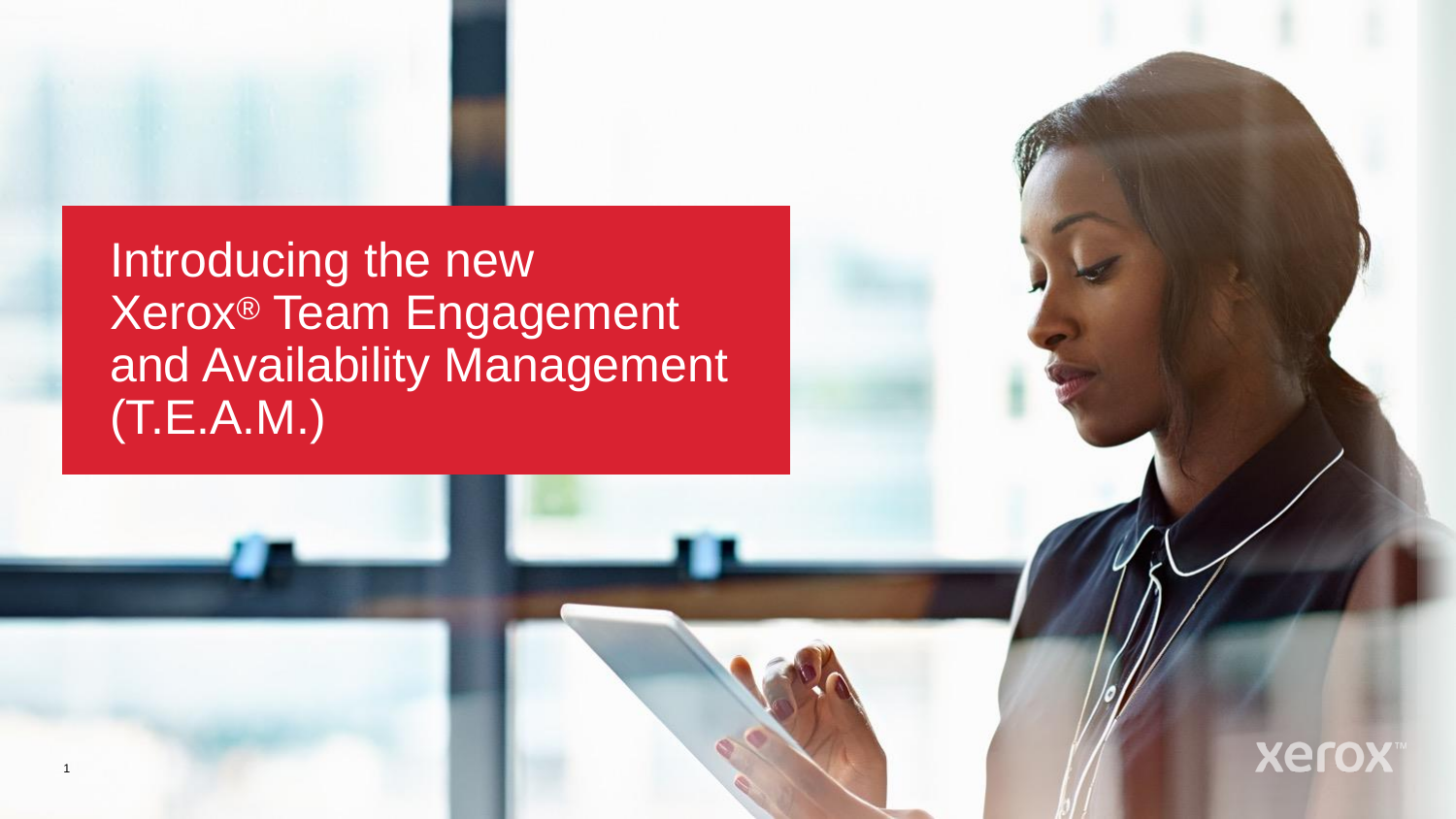# Making it easy for all staff to log their status to attend work with the Xerox® T.E.A.M. application

Our simple, easy-to-implement, secure portal provides healthcare customers with the following benefits:

- Easy import all staff members
- Simplified self onboarding capability
- Enable staff to easily log their intentions to attend work
- Keep track of your workforce availability
- Support for multiple locations and dynamic location setting
- Simplified admin interface lets you add locations and new statues
- Advanced dashboard and reporting with export capability



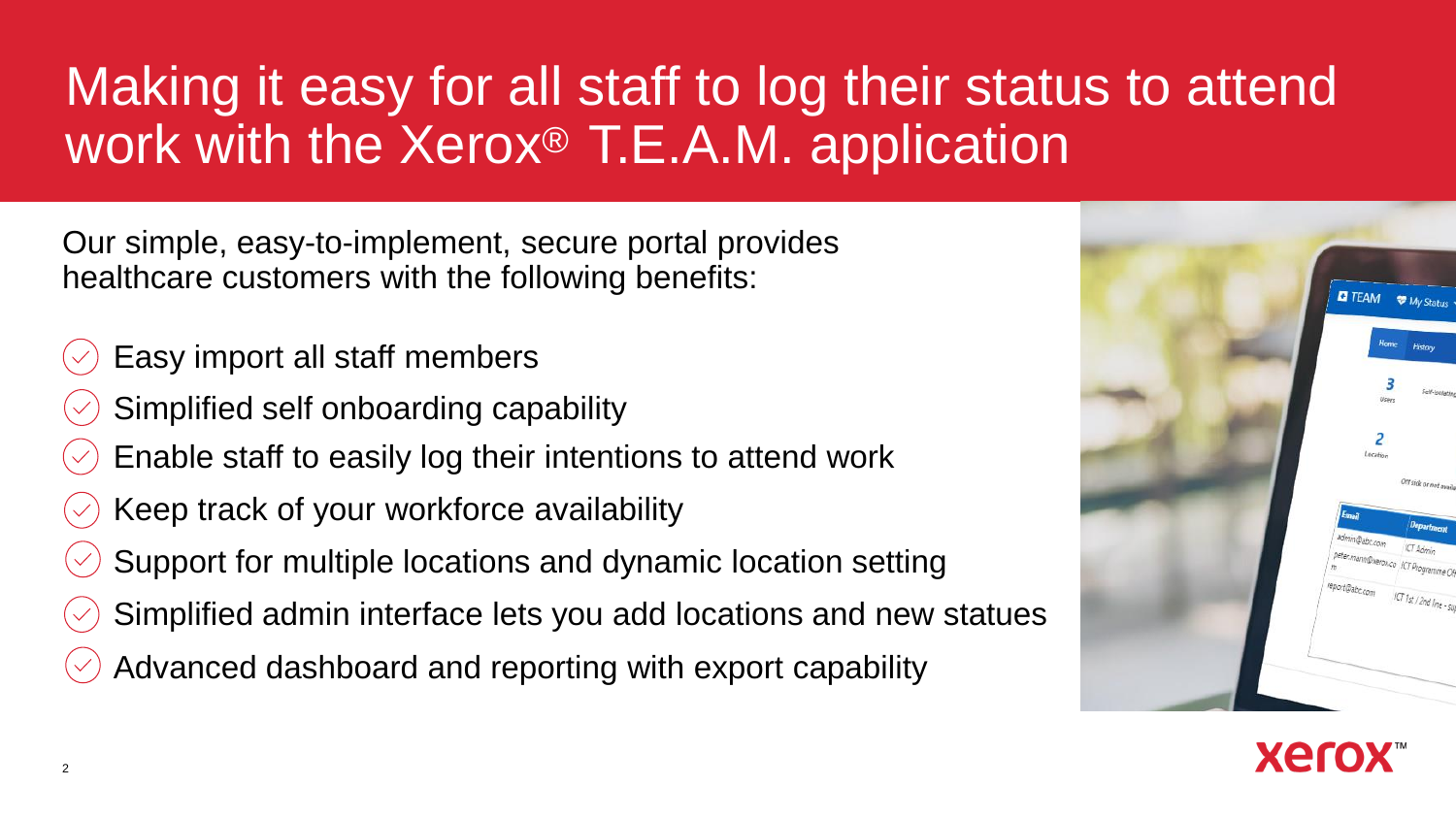# T.E.A.M. Application - Secure, Private and Compliant

- Private URL web traffic protected by RSA Encryption and SHA-256
- Secure database instance
- Database protected with real-time encryption / decryption
- Associated back-ups and transaction log files
- Self administrative features to self manage data access
- Protection with Xerox privacy agreement
- GDPR compliant



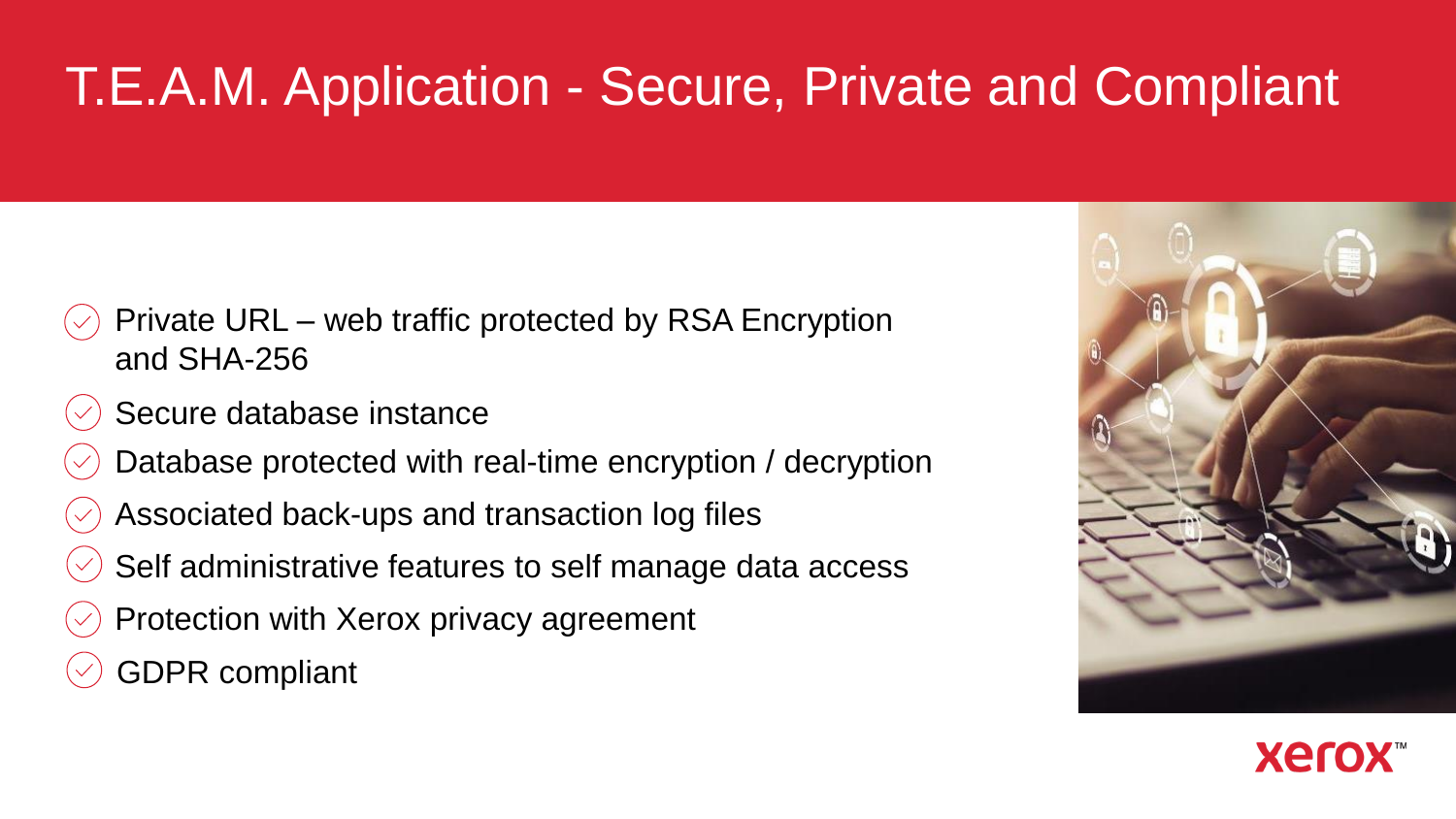# Key Capabilities of our T.E.A.M. Application:



### **STATUS**

Online, multiple device responsive one-click status report.



**SECURITY** Data securely stored.



### **LOCATION**

Check staff availability across multiple locations, allow for better decisions.



**ADMIN** Simplified admin interface, with easy site setup, user list import and management.



## **ONBOARDING**

Simple, secure, and simplified staff onboarding process.



## **DASHBOARD**

Quick overview of the staff's statuses, filtering per location, status and department.

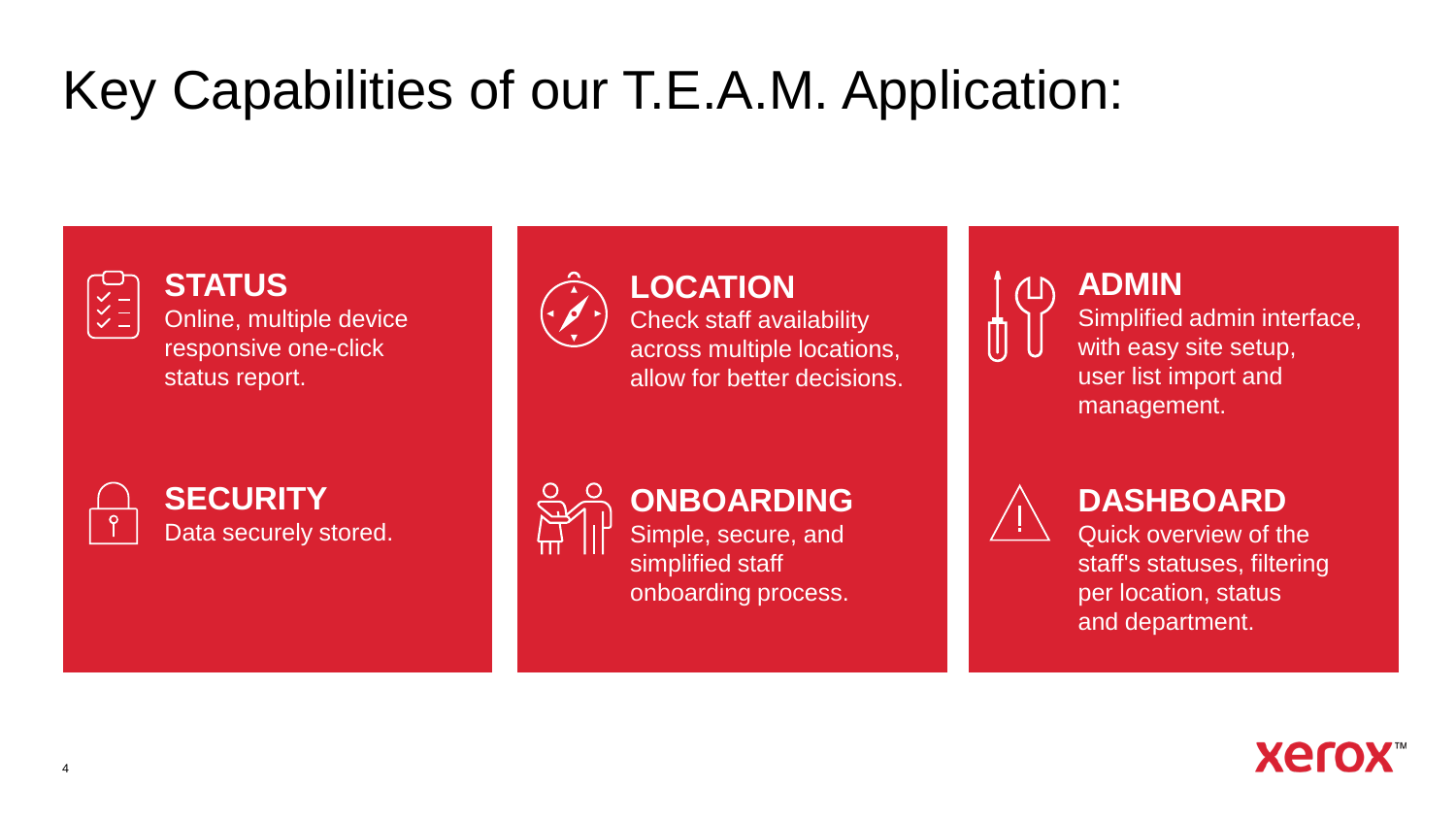| <b>ET</b> TEAM                           |     |
|------------------------------------------|-----|
| Log in<br>Use a local account to log in. |     |
| Email                                    |     |
|                                          | E.  |
| Password                                 |     |
|                                          | ١Ţ. |
| Remember me?                             |     |
| Log in                                   |     |
| New user/Forgot password?                |     |
|                                          |     |
|                                          |     |
|                                          |     |
| Powered by <b>Xerox</b>                  |     |

Staff employees can access the portal from any device.

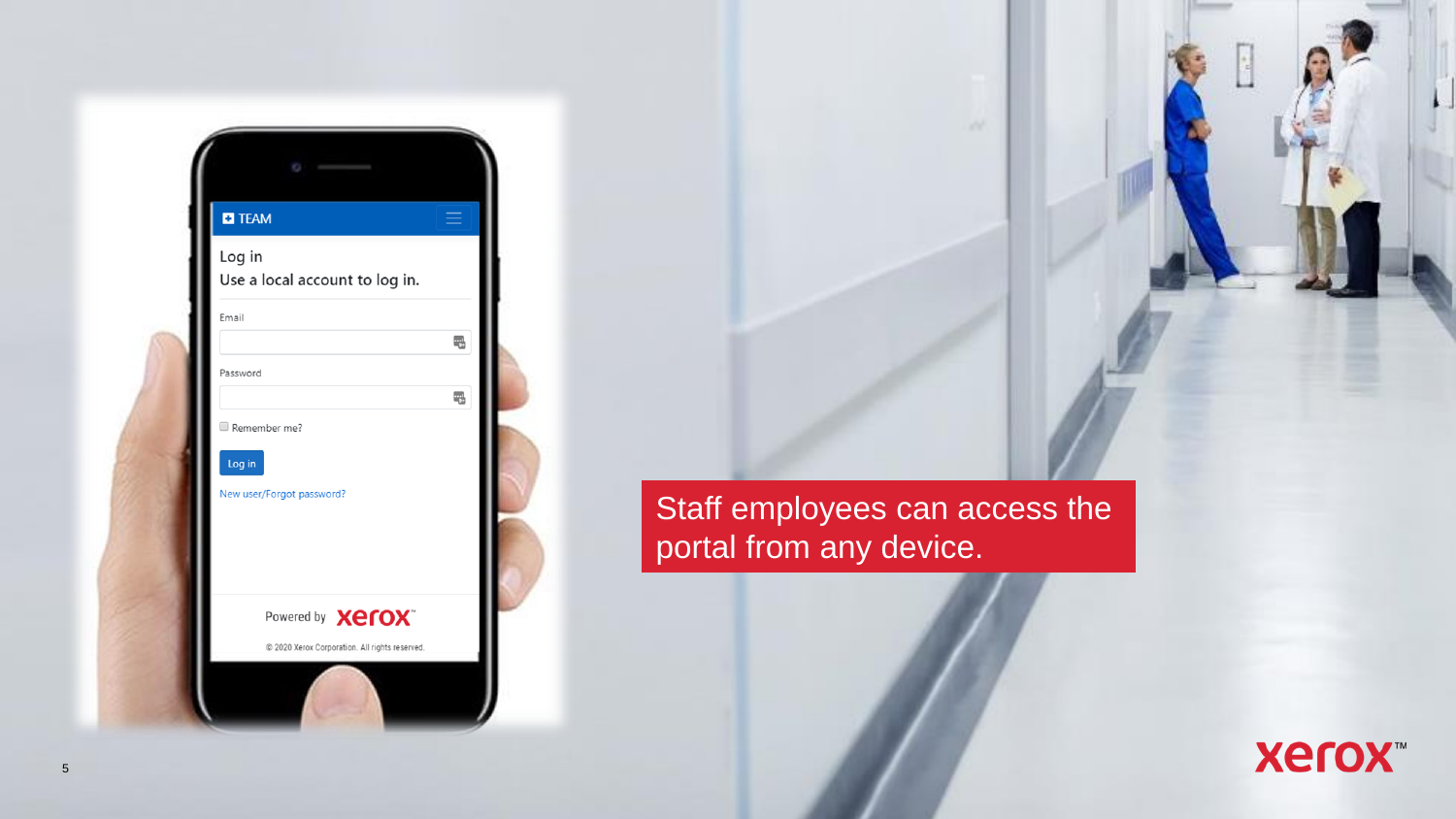| ■ TEAM ♥ My Status ▼ 圖 Report<br>Manage your account |                                                                                        | $\begin{tabular}{ll} \hline \textbf{E} & \textbf{Profit} \\ \hline \end{tabular}$ |                                                                                                                    |
|------------------------------------------------------|----------------------------------------------------------------------------------------|-----------------------------------------------------------------------------------|--------------------------------------------------------------------------------------------------------------------|
| Change your account settings                         |                                                                                        |                                                                                   |                                                                                                                    |
| Profile                                              | Profile                                                                                |                                                                                   | <b>User Profile</b>                                                                                                |
| Email                                                | <b>First Name</b>                                                                      |                                                                                   |                                                                                                                    |
| Password                                             | $\boxplus$                                                                             |                                                                                   |                                                                                                                    |
| Personal data                                        | Last Name                                                                              |                                                                                   |                                                                                                                    |
|                                                      |                                                                                        |                                                                                   |                                                                                                                    |
|                                                      | Mobile Number                                                                          |                                                                                   |                                                                                                                    |
|                                                      |                                                                                        |                                                                                   |                                                                                                                    |
|                                                      | Landline Number                                                                        |                                                                                   |                                                                                                                    |
|                                                      |                                                                                        |                                                                                   |                                                                                                                    |
|                                                      | Department                                                                             |                                                                                   |                                                                                                                    |
|                                                      |                                                                                        |                                                                                   |                                                                                                                    |
|                                                      | <b>Emergency Contact Number</b>                                                        |                                                                                   | ACTIVITY AND ALL PLAN AND ALL PLAN                                                                                 |
|                                                      |                                                                                        |                                                                                   |                                                                                                                    |
|                                                      | Emergency Contact Name                                                                 |                                                                                   |                                                                                                                    |
|                                                      |                                                                                        |                                                                                   |                                                                                                                    |
|                                                      | Save                                                                                   |                                                                                   |                                                                                                                    |
| Powered by Xerox                                     |                                                                                        |                                                                                   |                                                                                                                    |
|                                                      | @ 2020 Xerox Corporation. All rights reserved.    Privacy   Legal   Cookie Preferences |                                                                                   | <b>The Ball Experience of Figure</b><br>in a work is soon of work of most of domp of stars of their to said a sec- |
|                                                      |                                                                                        |                                                                                   |                                                                                                                    |
|                                                      |                                                                                        |                                                                                   |                                                                                                                    |
|                                                      | $\mathcal{L}$                                                                          |                                                                                   |                                                                                                                    |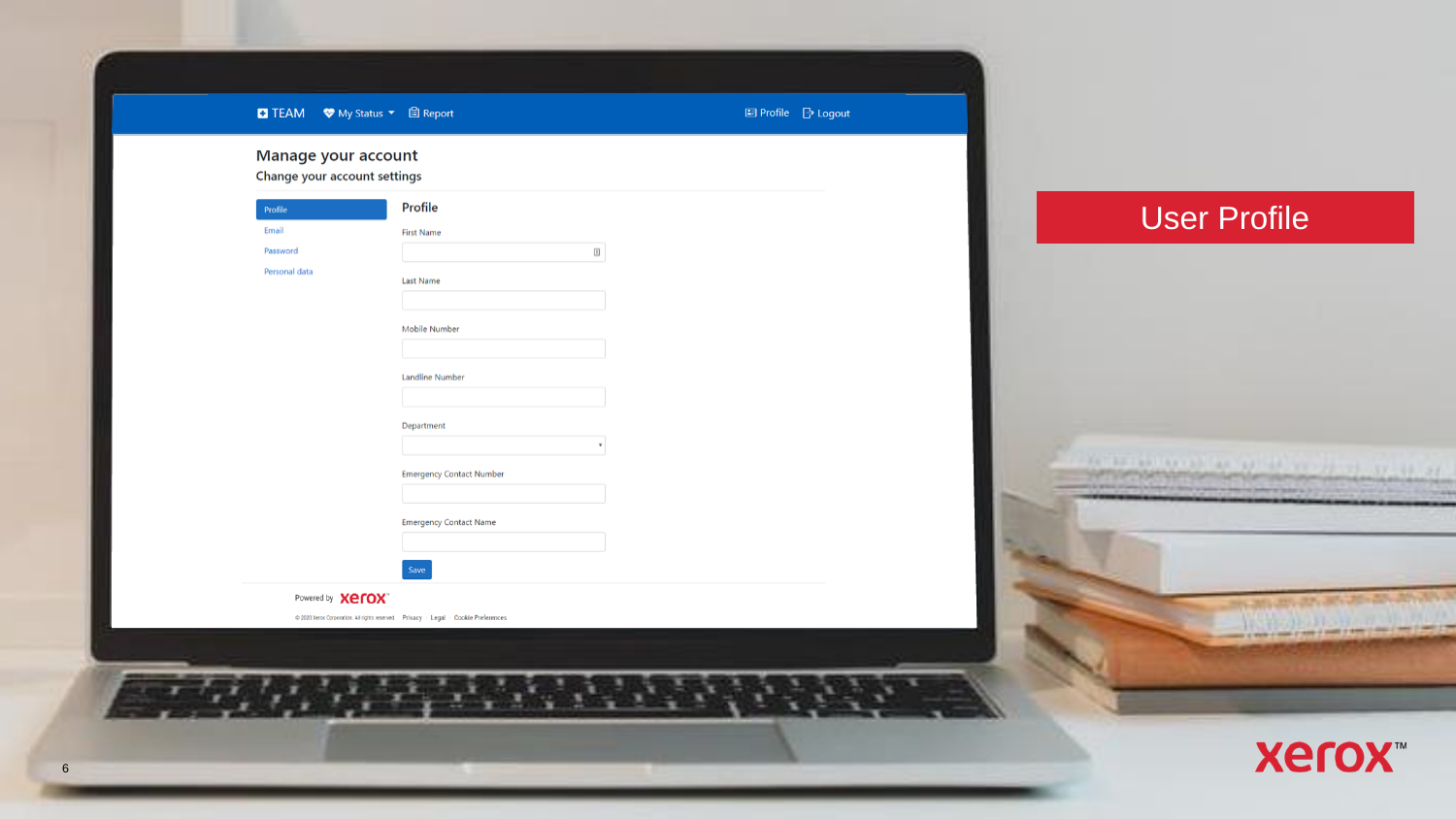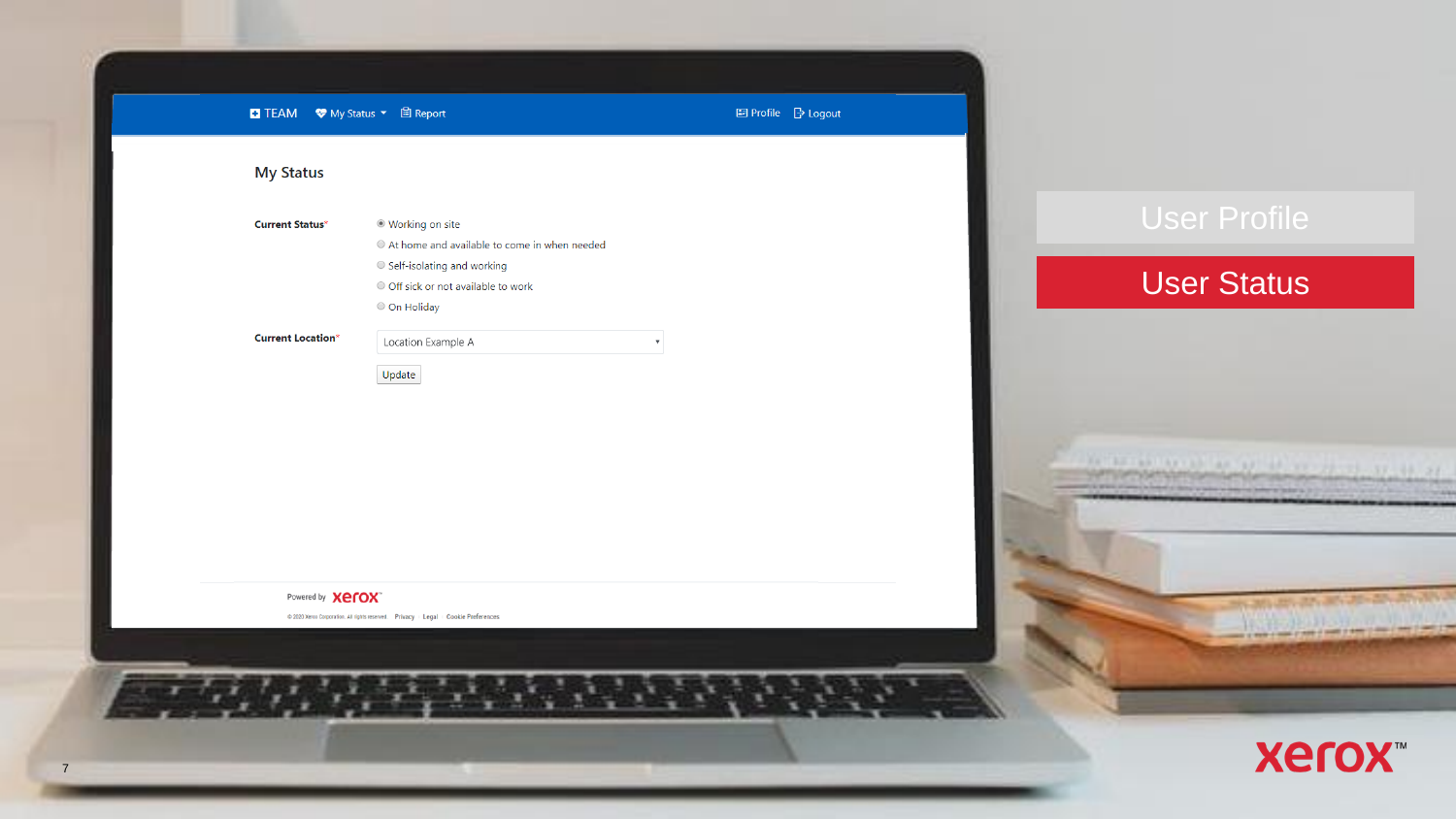

| <b>Email</b>                      | <b>Department</b> | <b>Current Status</b>             | Location   | <b>Last Updated</b>       | <b>Days since</b><br>update |
|-----------------------------------|-------------------|-----------------------------------|------------|---------------------------|-----------------------------|
| aaisha.petersen@acme.com          | Program Office    | Working on site                   | London     | 3/31/2020 5:08:31 PM      | 15                          |
| ariel.macdonald@acme.com          | Program Office    | Working on site                   | Manchester | 3/31/2020 2:09:45 PM      | 15                          |
| asmar.yang@acme.com               | Intensive Care    | Self-isolating and working        | Nantes     | 3/31/2020 3:06:15 PM      | 15                          |
| briana.medina@acme.com            | Operations        | Off sick or not available to work | London     | 3/31/2020 10:51:19<br>AM. | 15                          |
| christopher.borrmann@acm<br>e.com | Admin             | At home and available to come in  | Glasgow    | 3/31/2020 4:57:03 PM      | 15                          |

### Powered by **Xerox**

@ 2020 Xerox Corporation. All rights reserved. Privacy | Legal | Cookie Preferences

### Admin Dashboard

## **Xerox**

**John Minister**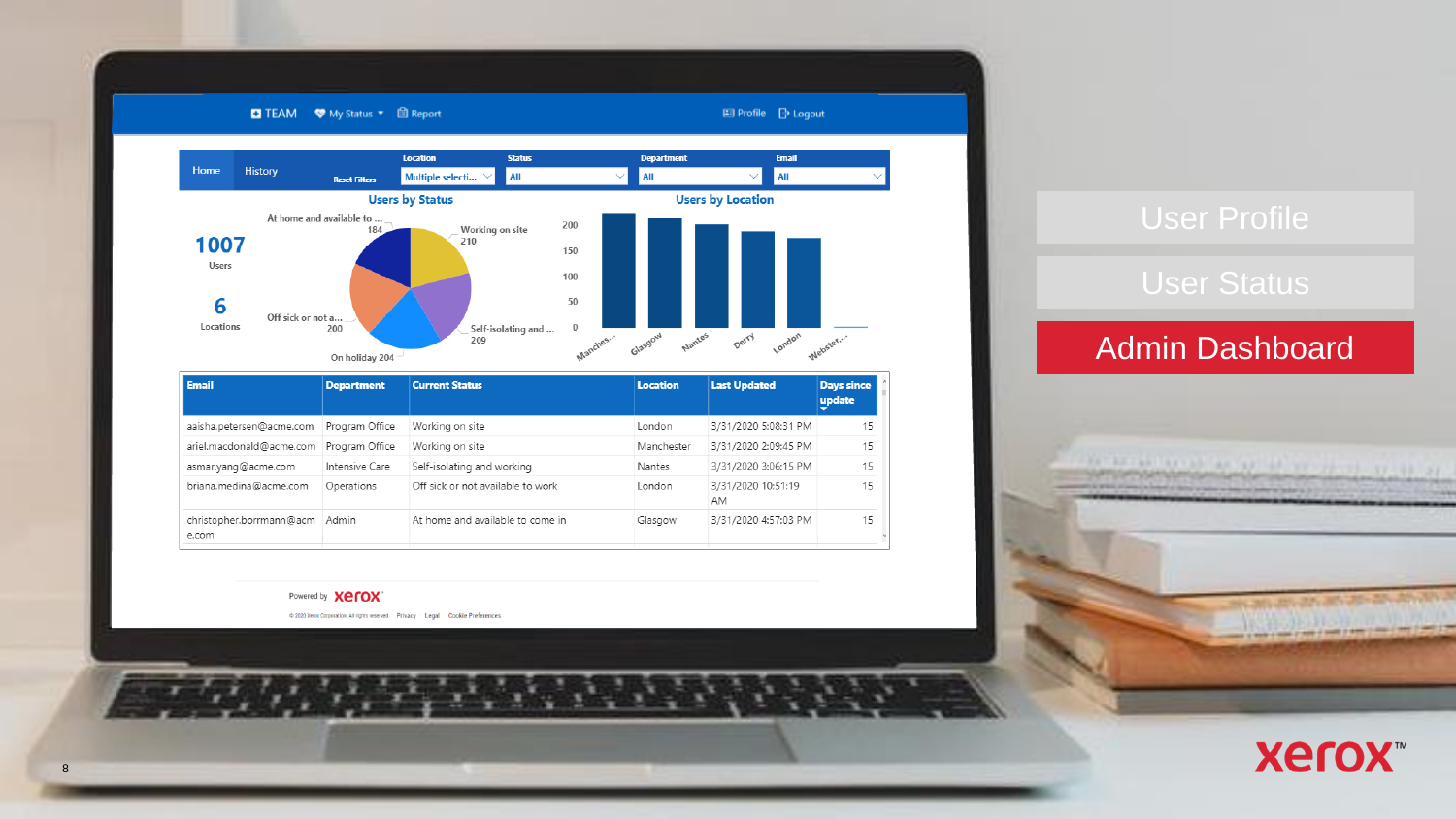

国 Profile 日 Logout

### **Statuses** +Add new record

 $\alpha$ Search...  $\mathsf{Id}$ **Status**  $\mathscr{S}$  x  $-1$ At home and available to come in  $\sqrt{2}$   $\times$  2 Working on site  $\sqrt{2}$   $\times$  3 Self-isolating and working  $\sqrt{2}$   $\times$  4 Off sick or not available to work  $\sqrt{2}$   $\times$  5 On holiday

S.

**Example 20 v** items per page

 $1 - 5$  of 5 items

### Powered by **Xerox**



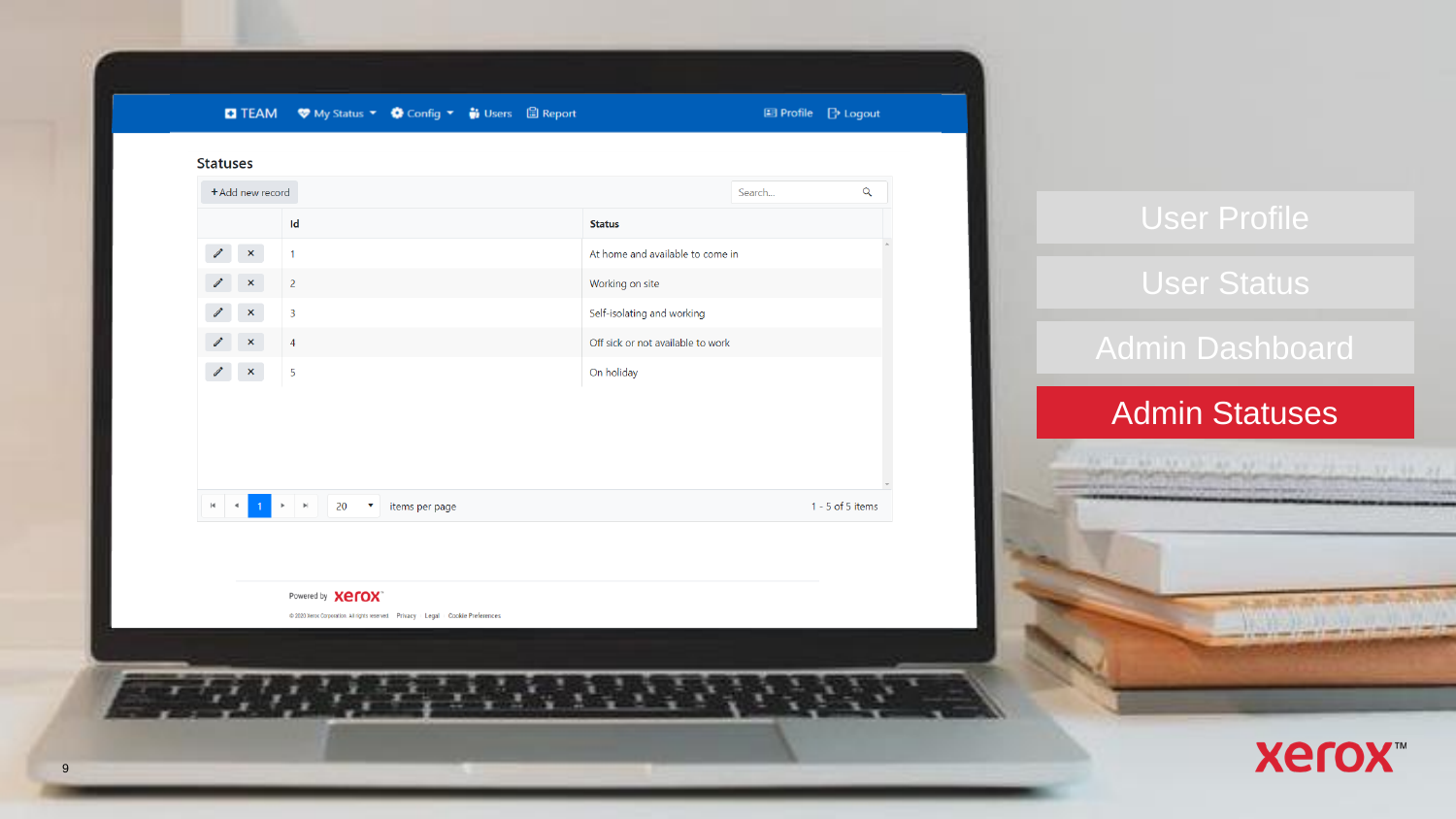|                                          | ■ TEAM ♥ My Status ▼ ● Config ▼ 前 Users ■ Report   |                 | 国 Profile <b>B</b> Logout |
|------------------------------------------|----------------------------------------------------|-----------------|---------------------------|
| Locations                                |                                                    |                 |                           |
| +Add new record                          |                                                    |                 | $\alpha$<br>Search        |
|                                          | Id                                                 | <b>Location</b> |                           |
| $\mathscr{I}$<br>$\pmb{\times}$          | $\mathbf{1}$                                       | Lisbon          |                           |
| $\sqrt{2}$                               | $\overline{2}$                                     | Paris           |                           |
| $\mathbf{x}$<br>$\mathscr{S}$            | 3                                                  | London          |                           |
| $\lambda$ x                              | 4                                                  | New York        |                           |
| $\pmb{\times}$                           | 5                                                  | Milan           |                           |
| $\lambda$ x                              | 10                                                 | Madrid          |                           |
| $\mathbf{x}$<br>$\overline{\phantom{a}}$ | 11                                                 | LA              |                           |
| $\sqrt{2}$                               | 12                                                 | Washington      |                           |
| H.<br>$\blacksquare$<br>$\rightarrow$    | 20<br>$\rightarrow$<br>$\,$<br>٠<br>items per page |                 | 1 - 12 of 12 items        |

Powered by **Xerox** 

@ 2020 Xerox Corporation. All rights reserved. Privacy | Legal | Cookie Preferences



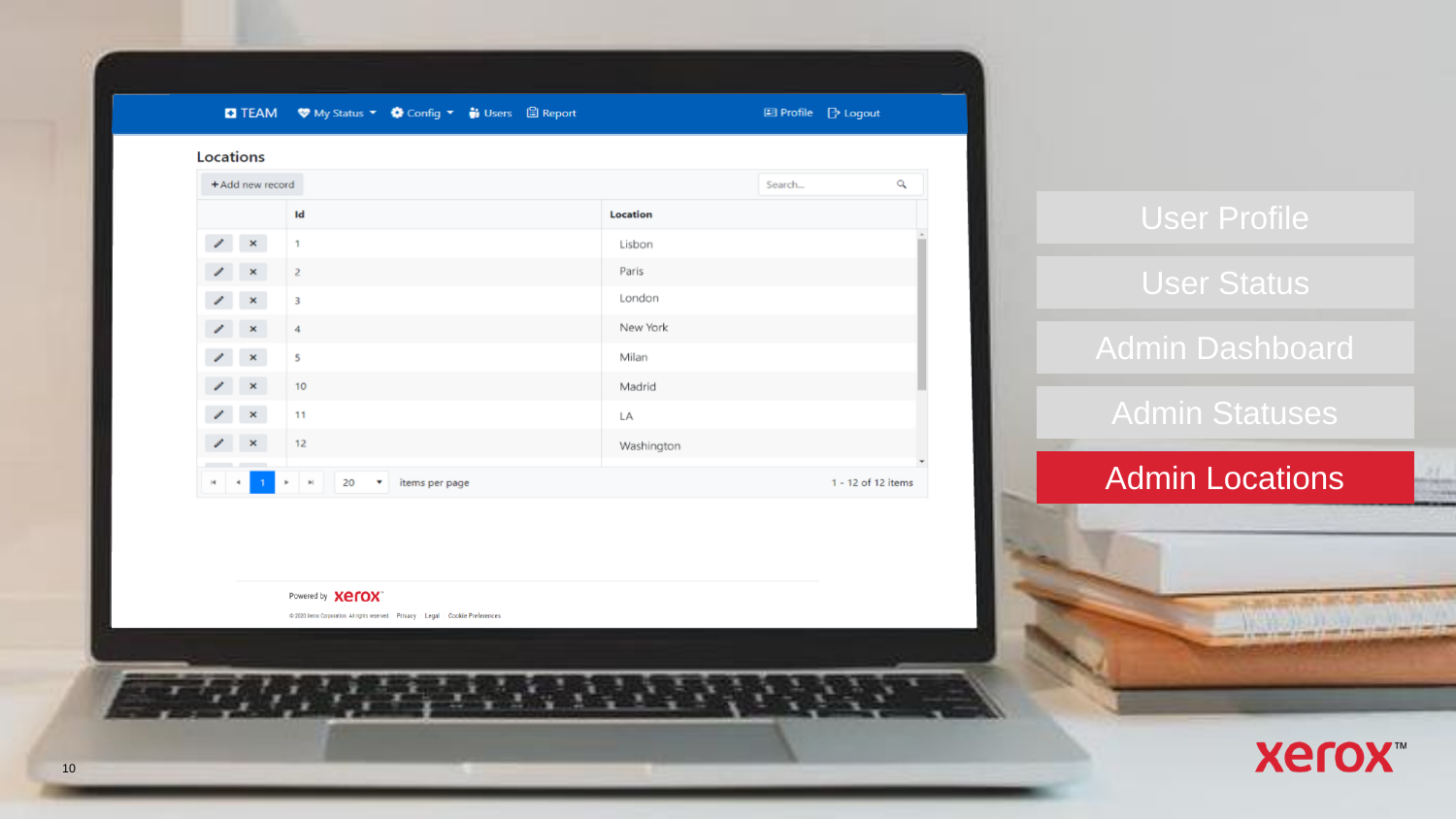

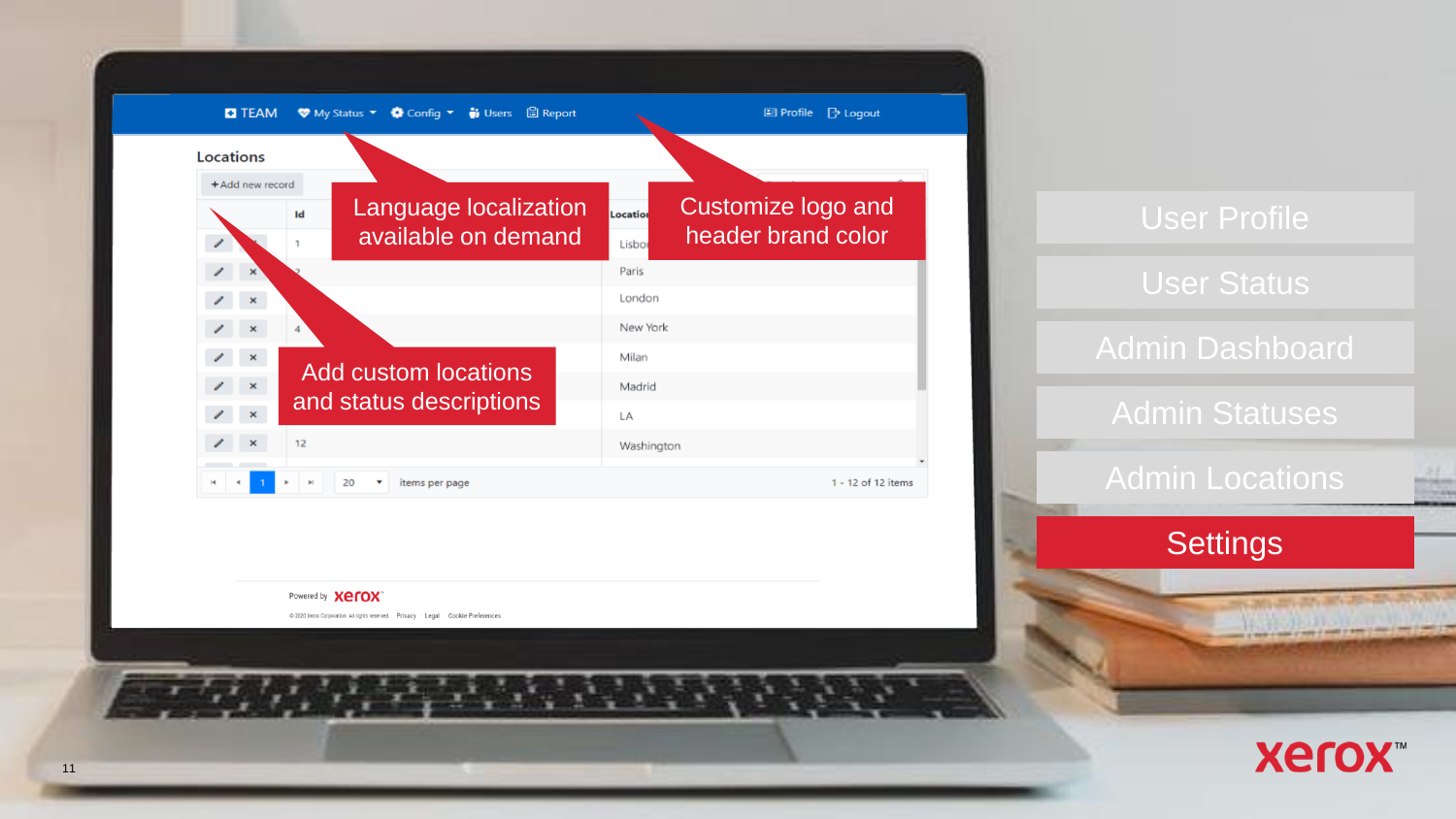## TEAM – Support Model